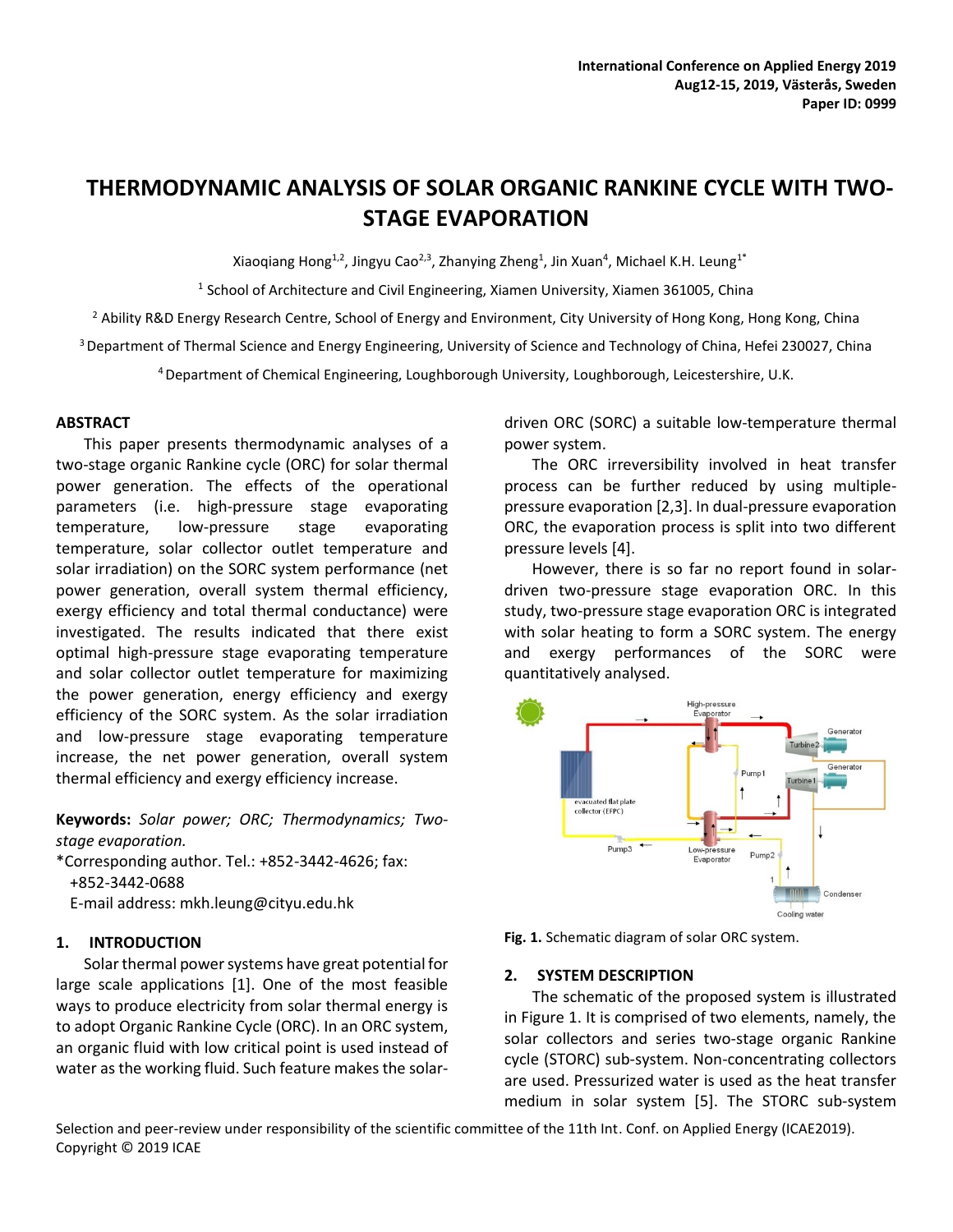comprises two evaporators, two expanders, two pumps and a condenser.

#### **3. MATHEMATICAL ANALYSES**

#### *3.1 Solar collector modelling*

The efficiency of solar collector,  $n_c$ , is calculated by [6]:

$$
\eta_c = \eta_0 K_\theta - \frac{a}{G} (T - T_a) - \frac{b}{G} (T - T_a)^2
$$
 (1)

where  $\eta_0 = 0.82$ ; K<sub>θ</sub> = 0.91; a = 0.399; and b = 0.0067 [7]. The exergy input of the system is define as [8]:

$$
E_{in} = E_{solar} = A_c G[1 + \frac{1}{3} \left( \frac{T_0}{T_{sun}} \right)^4 - \frac{4}{3} \left( \frac{T_0}{T_{sun}} \right)] \tag{2}
$$

where *Tsun* is the sun temperature and equals to 6000K [9].

*3.2 Dual-pressure stage evaporation Organic Rankine Cycle*

The heat balances in evaporator 1 (low T) can be expressed as:

$$
Q_{e1} = m_{wf,total} (h_{5} - h_{4}) + m_{wf,1} (h_{1} - h_{5})
$$
 (3)  

$$
Q_{e1} = Q_{e1,pre} + Q_{e1,eva} + Q_{e1, sup}
$$
 (4)

The thermal conductance UA of the evaporator 1 is calculated by:

$$
(UA)_{e1} = (UA)_{e1, pre} + (UA)_{e1, eva} + (UA)_{e1, sup}
$$
\n
$$
(UA)_{e1, pre} = Q_{e1, pre} / \Delta T_{e1, pre}
$$
\n
$$
(OA)_{e1, eva} = Q_{e1, eva} / \Delta T_{e1, eva}
$$
\n
$$
(UA)_{e1, sup} = Q_{e1, sup} / \Delta T_{e1, sup}
$$
\n(8)

where ΔT is the log mean temperature difference calculated from the inlet and outlet temperatures of both fluids. The thermodynamic model of evaporator 2 (high T) is similar to evaporator 1. The heat flow at the condenser and cooling water is described by:

$$
Q_c = m_{w_f, \text{total}}(h_2 - h_3) = m_{cw}c_{cw}(T_{cw,out} - T_{cw,in})
$$
 (9)

The thermal conductance in the condenser is given by:

$$
(UA)c = (UA)c, pre + (UA)c, eva + (UA)c, sub (10)(UA)c, pre = Qc, pre/\Delta Tc, pre (11)(UA)c, con = Qc, cond/\Delta Tc, con (12)(UA)c, sub = Qc, sub/\Delta Tc, sub (13)
$$

The isentropic efficiencies of two expanders are assumed to be the same and defined as:  $n_{\rm exp} = (h_{\rm i} - h_{\rm 2})/(h_{\rm i} - h_{\rm 2s}) = (h_{\rm i} - h_{\rm 2})/(h_{\rm i} - h_{\rm 2s})$  (14)

where  $h_{2s}$  is specific enthalpy at the turbine outlet experiencing an isentropic process. The total electricity generated by two expanders is calculated by using:

$$
W_{\rm exp} = (m_{\rm wf,1}(h_{\rm l} - h_2) + m_{\rm wf,2}(h_{\rm l} - h_2))\eta_{\rm ge} \tag{15}
$$

where  $\eta_{ge}$  is efficiency of generator.

The isentropic efficiencies of two pumps in ORC are assumed to be the same and defined as:  $\eta_{pump} = (h_{4s} - h_3)/(h_4 - h_3) = (h_{7s} - h_5)/(h_7 - h_5)$  (16) The total power consumed by two feed pumps is:  $W_{pump} = m_{_{W\!f,\,\text{total}}}(h_{4}-h_{3})+m_{_{W\!f,\,2}}(h_{7}-h_{5})$  (17) Thermal efficiency of the SORC:  $\eta_{th} = W_{net} / (GA_c)$  (18) Exergy efficiency of the SORC:  $\eta_{ex} = W_{net}/E_{in}$  (19)

# **4. MODEL VALIDATION**

In this study, the numerical simulation was performance in combination of Matlab and Refprop. To validate the model, the numerical solutions for STORC were compared with the literature results [10] which have been validated by experimental data. The results are listed in Table 1. It can be seen that the model can predict accurate thermal performance.

Table 1: Model validation for STORC

| $T_{w,in}$ | $T_{e2}$ | Te <sub>1</sub> | T <sub>w,mid</sub> | $T_{w, mid}$ | $T_{w, mid}$ |
|------------|----------|-----------------|--------------------|--------------|--------------|
| °C)        | °C)      | °C)             |                    | of [9]       | Deviation    |
| 90         | 77       | 70              | 81.5               | 82           | 0.61%        |
| 95         | 80       | 71              | 84.2               | 84           | 0.21%        |
| 100        | 84       | 73              | 87.9               | 88           | 0.16%        |
| 105        | 87       | 74              | 90.4               | 90           | 0.42%        |
| 110        | 91       | 76              | 93.9               | 94           | 0.09%        |
| 115        | 95       | 78              | 97.4               | 97           | 0.41%        |
| 120        | 97       | 80              | 98.8               | 99           | 0.18%        |

## **5. RESULTS AND DISCUSSION**

# *5.1 Impact of high-pressure stage evaporating temperature*

In this analysis, the evaporating temperature of the high-pressure stage evaporator was varied from 85 $\degree$ C to 105°C while other parameters remain unchanged, i.e. low-pressure stage evaporating temperature at  $75^{\circ}$ C,  $collector$  outlet temperature of 120 $^{\circ}$ C and solar irradiation of 800W/m<sup>2</sup>. Simulation was carried out using the established mathematical model. The results are shown in Fig. 3. It is found that the net power generation, system thermal efficiency and exergy efficiency initially increase and decrease afterwards as the high-pressure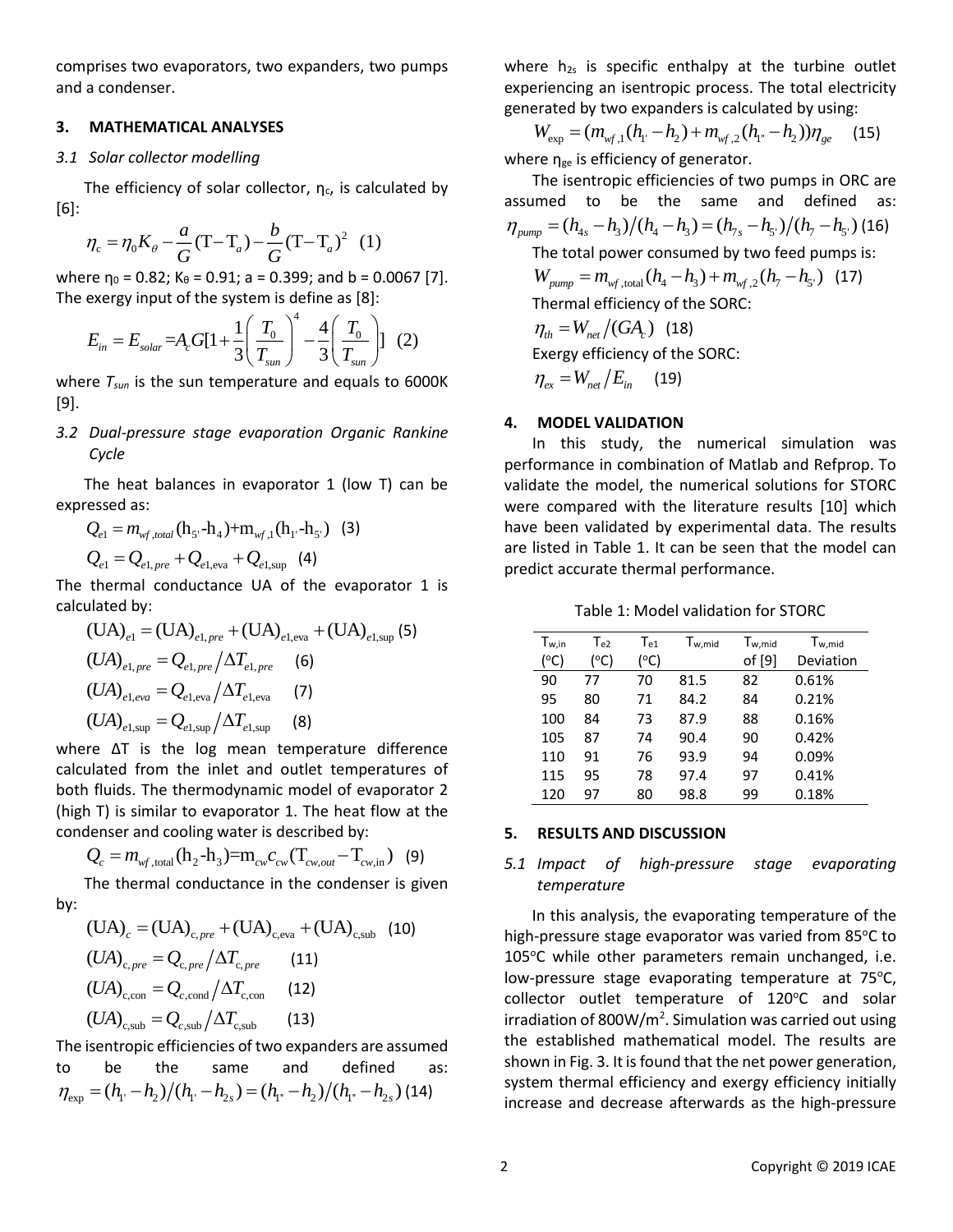stage evaporating temperature increases from 85°C to 105 $^{\circ}$ C. Meanwhile, it can be seen that the total thermal conductance rises from  $14600$  to  $18500$  W/ $\degree$ C as the high-pressure stage evaporating temperature increases from 85 to 90 $^{\circ}$ C.



**Fig. 3.** Variation of net power output, thermal efficiency, exergy efficiency and total thermal conductance versus the high-pressure stage evaporating temperature.



**Fig. 4.** Variation of net power output, thermal efficiency, exergy efficiency and total thermal conductance versus the low-pressure stage evaporating temperature.

## *5.2 Impact of low-pressure stage evaporating temperature*

The effects of the evaporating temperature of the low-pressure stage evaporator are shown in Fig.4. It is found that increasing the low-pressure stage evaporating temperature leads to increases in net power generation, overall system thermal efficiency and exergy efficiency, but decrease in total thermal conductance. This is because that increasing low-pressure stage evaporating temperature helps increase the pressure difference between the low-pressure stage evaporator and condenser, resulting in enhanced thermal efficiency of the power generation.



**Fig. 5.** Variation of net power output, thermal efficiency, exergy efficiency and total thermal conductance versus the solar collector outlet temperature.



**Fig. 6.** Variation of net power output, thermal efficiency, exergy efficiency and total thermal conductance versus the solar irradiation.

#### *5.3 Impact of solar collector outlet temperature*

The effects of the collector outlet temperature are presented in Fig. 5. It can be seen that the net power generation, overall system thermal efficiency and exergy efficiency rise with the solar collector outlet temperature 140°C. The overall thermal conductance decreases with the collector outlet temperature above  $140^{\circ}$ C.

#### *5.4 Impact of solar irradiation*

Figure 6 shows the effects of the solar irradiation from 300 to  $900W/m<sup>2</sup>$ . It is found that increase in solar irradiation yields significant increases in net power generation, overall system thermal efficiency, exergy efficiency and overall thermal conductance. This is because higher solar irradiation implies more solar heat gain, which helped improve both ORC power generation and the system thermal efficiency.